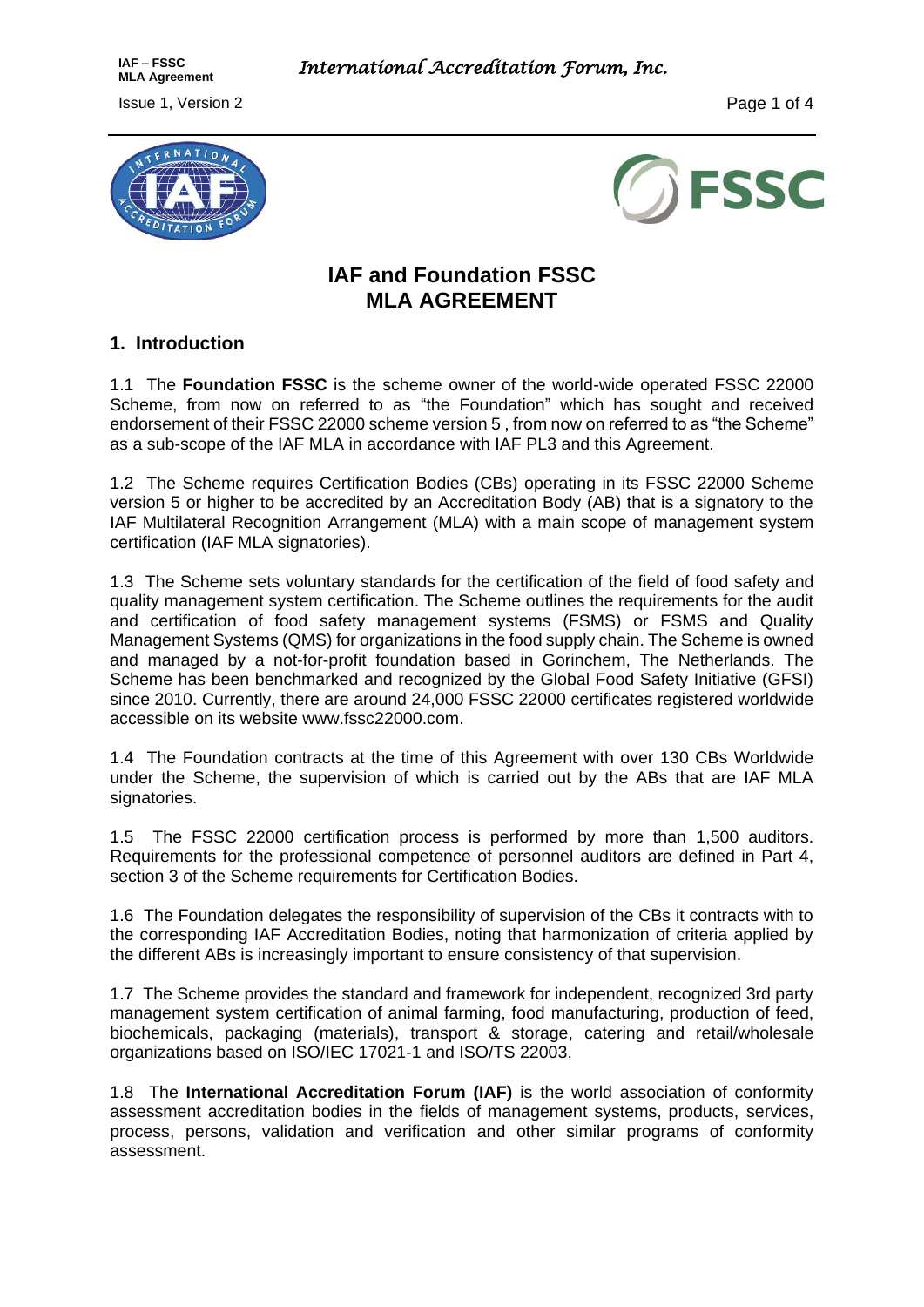



1.9 IAF is responsible for the harmonization and continuous improvement of the accreditation practices of its members with the ultimate goal to ensure sound technical competence of accredited CBs and V&VBs (Verification and Validation Bodies) and to support its IAF MLA.

1.10 The IAF MLA is established and maintained on the basis of the requirements of ISO/IEC 17011 through regular peer evaluations and is the tool by which IAF contributes to the elimination of technical barriers to trade and to promoting the free circulation of certificates issued by accredited CBs.

### **2. Administration and Cooperation**

2.1 Both IAF and the Foundation by means of this formal Agreement, have decided to develop and maintain a close cooperation between the two organizations to ensure harmonization in the accreditation practices performed by IAF members for the Scheme and to cooperate in the continuous improvement of the Scheme with the final goal of assuring the highest level of competence in the Scheme's accredited CBs.

2.2 IAF and the Scheme version 5 or higher shall comply with the respective requirements of IAF PL3 IAF Policies and Procedures for Expansion of the Scope of the IAF MLA, operating and administrating in an open, non-discriminatory and transparent manner, avoiding conflicts of interest or limitation on the acceptance of CBs or ABs other than relevant technical considerations.

2.3 The Scheme version 5 or higher will be open to all CBs that are accredited by IAF MLA signatories. The ABs will be signatory members of the IAF MLA for Management Systems (ISO/IEC 17021-1 and ISO/TS 22003) and have agreed to implement the requirements between the Foundation and IAF (MoU). A list of IAF ABs that have agreed to implement the MoU shall be maintained on the Foundation website.

2.4 The Foundation will only work with IAF MLA signatories and who have agreed to implement the MoU. The Foundation will stop working with an AB that is no longer a signatory to the IAF MLA or has not implemented and maintained the MoU.

2.5 Both IAF and the Foundation shall appoint a liaison person of each organization to act as contact persons.

### **3. Information Exchange**

In order to achieve such goals both organizations have agreed upon the following:

3.1 The Foundation shall inform the IAF of the following:

- a) Changes to the Scheme that may impact compliance with IAF PL3;
- b) Any revision/extension of FSSC 22000 after version 5 standards/documents
- c) Outcomes from any AB workshop held by the Foundation on the Scheme;
- d) Feedback the Foundation may have regarding the IAF MLA signatory ABs;
- e) Change in the status as GFSI recognized scheme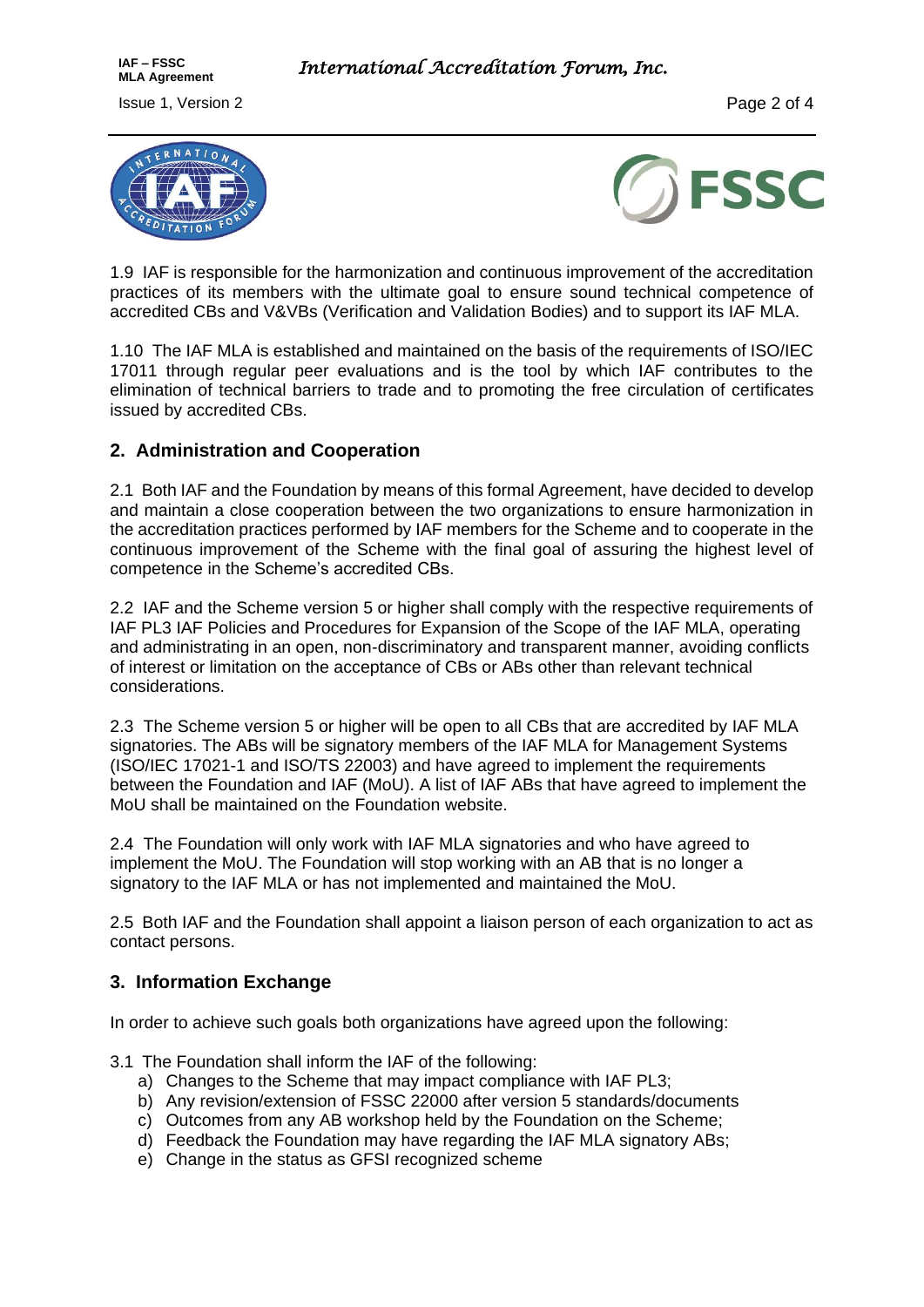



- 3.2 IAF shall inform the Foundation of the following:
	- (a) When an IAF MLA signatory with a sub-scope of the Scheme version 5 or higher has been suspended or had their IAF MLA signatory status withdrawn;
	- (b) Any general or technical questions regarding the interpretation of the Scheme standards/documents;
	- (c) Changes in policy, procedure or documentation that may have impact on the IAF MLA and Scheme sub-scope;

#### **4. Mandatory Interpretation of FSSC 22000 Documents**

4.1 The Scheme documents shall be prepared using the FSSC 22000 Scheme Development Procedure for the setting and revision of Scheme documentation. This shall include a stakeholder consultation phase comprising of comment submissions by interested parties each lasting a specified timeframe with feedback being provided to organizations that made the comment.

4.2 The IAF will be included as a stakeholder and invited during any stakeholder consultation period of the Scheme revision process.

4.3 The review period for the Scheme normative documents shall be 3 years. The Scheme normative documents shall be available free of charge (at least to IAF MLA signatory ABs) from version 5 onwards on the Foundation FSSC website.

4.4 The Foundation will provide new draft Scheme version document(s) with a gap analysis and proposed transition plan for implementation of the new version documents to IAF as soon as a technically sound new version is available in order to make sure, that the new scheme version continues to comply with the requirements of IAF PL3. The Foundation accepts the process to be followed according to IAF PL3 for IAF MLA sub-scope inclusion of new versions of the Scheme.

4.5 The need for the development of specific IAF application documents for inclusion of publicly owned standards/normative documents in the IAF MLA shall be proposed by the IAF Technical Committee and the need for additional preparation of peer evaluation by the IAF MLA Committee as specified in IAF PL3.

4.6 The FSSC 22000 Scheme version(s) endorsed as IAF MLA sub-scopes are included in the relevant IAF MLA status lists. After the end of the transition period to a new scheme version the old version will not be published as IAF MLA sub-scopes anymore.

#### **5. Implementation**

5.1 IAF and the Foundation shall each bear their own costs.

5.2 The FSSC 22000 scheme will be included as a sub-scope under the main scope of Management System Certification, ISO/IEC 17021-1.

Those accreditation bodies currently providing accreditations to the Scheme will automatically have their MLA scope extended to include the FSSC 22000 scheme once this